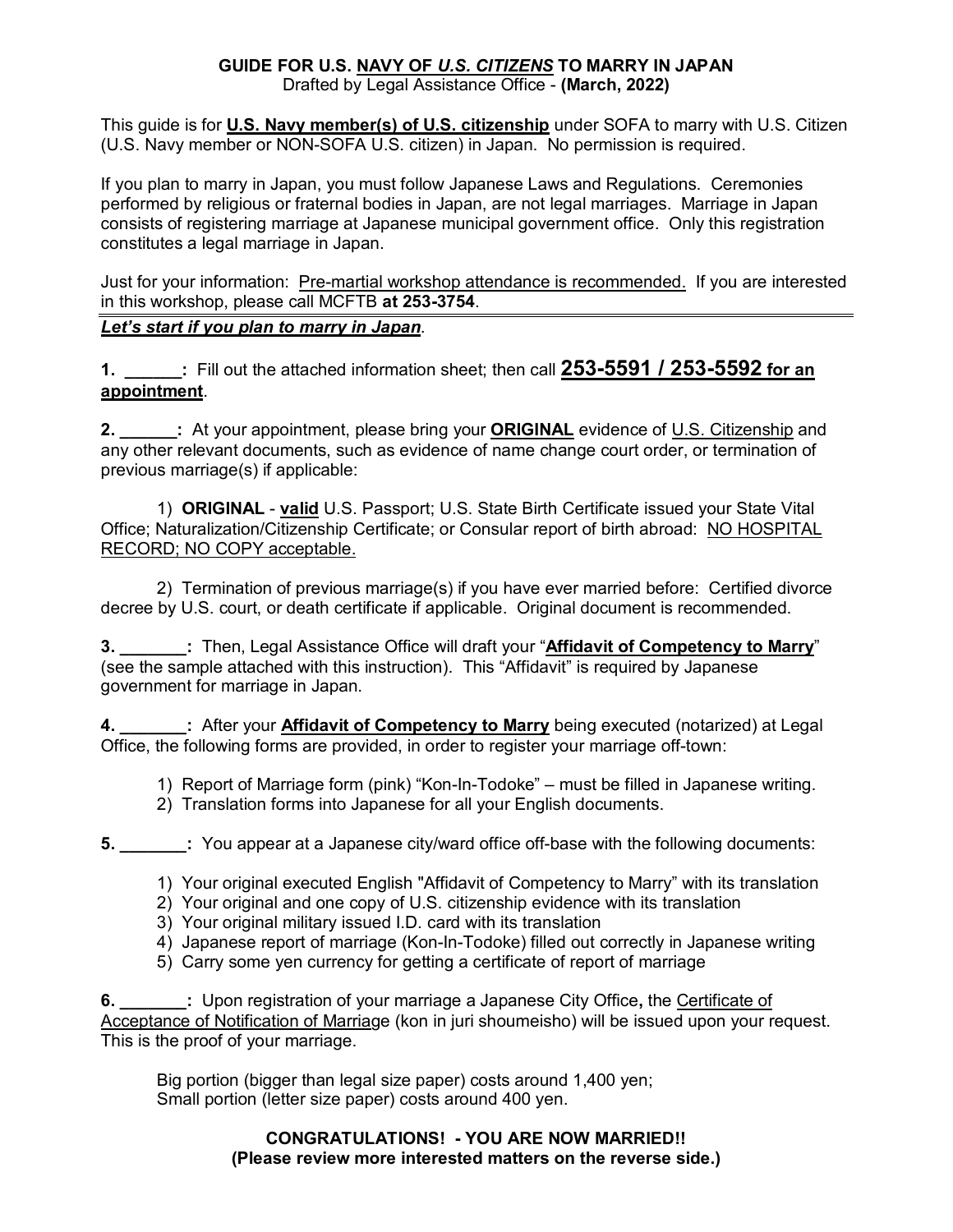## **OTHER THINGS TO KNOW**:

 If your U.S. citizen fiancée is a **NON-SOFA** (i.e. tourist coming from U.S. or a resident in Japan under Japanese visa status), **he/she must get information directly from U.S. Embassy / Consulate located in Japan re: how to marry in Japan; i.e. U***.S. Embassy Tokyo web site: <http://japan.usembassy.gov/> for U.S. citizen.* 

========================================================================

========================================================================

## **AFTER MARRIAGE:**

| Translation - Please search online for "Military One Source" to translate the document |                                                                                                                                                                                                                                                                                     |  |  |  |  |
|----------------------------------------------------------------------------------------|-------------------------------------------------------------------------------------------------------------------------------------------------------------------------------------------------------------------------------------------------------------------------------------|--|--|--|--|
|                                                                                        | https://livechat.militaryonesourceconnect.org/chat/                                                                                                                                                                                                                                 |  |  |  |  |
|                                                                                        | It is free and available 24/7. Their number is 1-800-342-9647.<br>DO NOT ASK FOR ENGLISH TRANSLATION FROM A CITY OFFICE PERSONNEL.                                                                                                                                                  |  |  |  |  |
|                                                                                        | I.D. CARD issuance - Ask I-PAC or Admin/Personnel Office of your Unit.                                                                                                                                                                                                              |  |  |  |  |
|                                                                                        | Enrolling dependency status to personal records - Ask your Admin/Personnel Officer<br>of your unit.                                                                                                                                                                                 |  |  |  |  |
|                                                                                        | Social Security Number for your acquired U.S. citizen family member(s) to change to married<br>names, if desired. Please ask legal assistance office at 253-5591/5592.                                                                                                              |  |  |  |  |
|                                                                                        | Tricare – Ask Branch Medical Clinic at 253-5571/5572.                                                                                                                                                                                                                               |  |  |  |  |
|                                                                                        | SOFA status request – if your acquired spouse is NON-SOFA U.S. citizen under Japanese<br>visa status and plans to remain in Japan after marriage, it can be changed to a dependent<br>status under SOFA. If so, please come to the Legal Assistance Office before the visa expires. |  |  |  |  |

==========================================================================